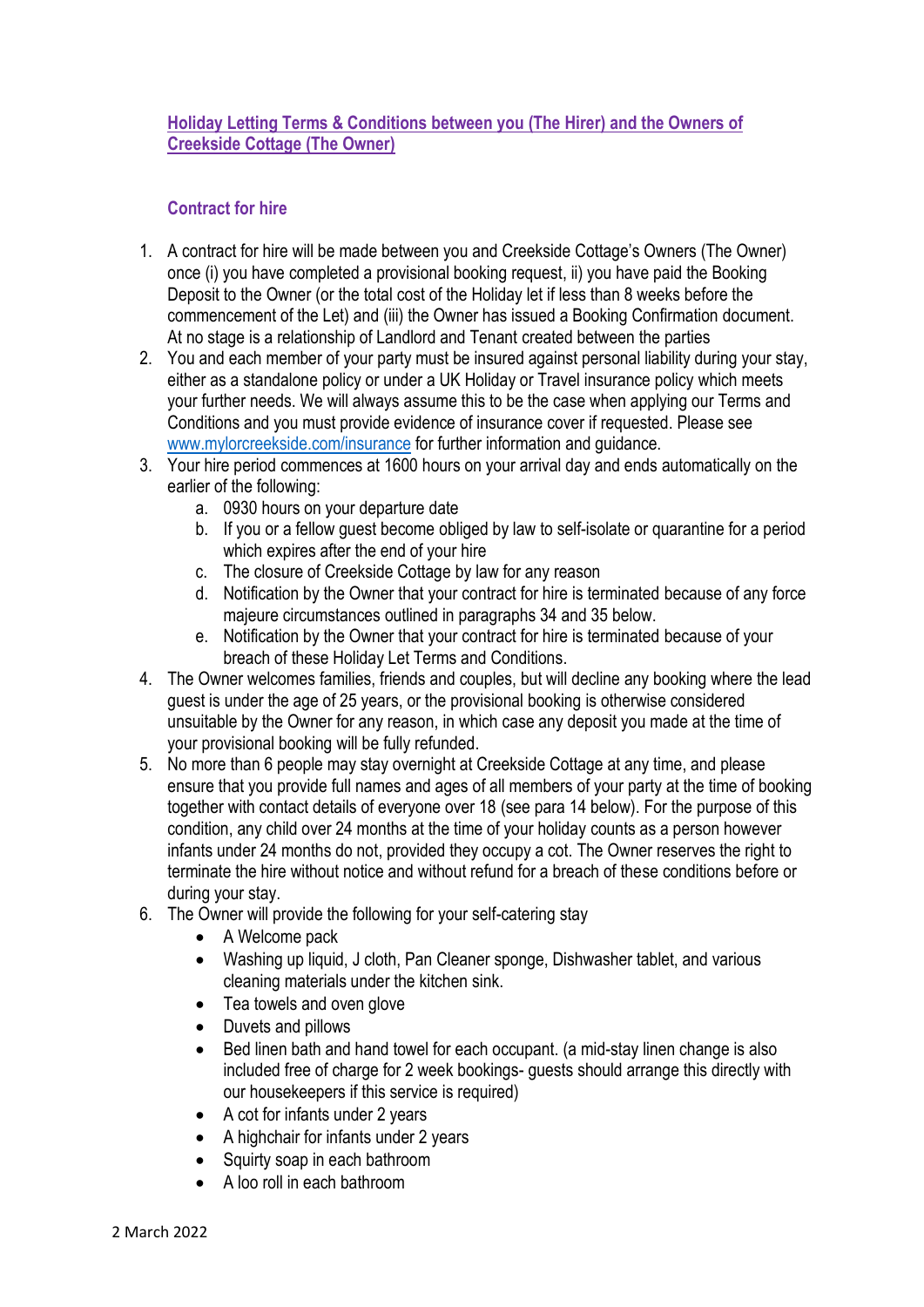• Dog poo bags can normally be found in the utility room next to the back door but guests should also bring their own supply.

# **Guest Safety**

- 7. The Owner is not liable for any accident or injury occurring at the premises except where the accident or injury is as a result of the negligence or wilful misconduct of the Owner.
- 8. The safety of you and your guests during your stay is extremely important to the Owner, so it is very important that you and your party are familiar with and observe the appliance operating instructions, safety and hygiene information contained within the **Owners Guest Information Pack** at all times during your stay and which also forms part of these Terms and Conditions. The latest version will be made available to you to view and download from the password protected "Guest Area" of the Owners website [www.mylorcreekside.com](http://www.mylorcreekside.com/) approximately 3 weeks prior to your holiday. For your convenience a folder containing the pack is also provided in Creekside Cottage, but please be aware this is re-printed only at the beginning of the season so may not always contain the latest updates.
- 9. Third parties (other than those named on your booking) are not permitted on the premises at any time during your stay without your obtaining prior permission from the Owner:
	- a. You should not engage any third party to provide any service at the property (for example a chef, baby or dog sitter, bouncy castle operator etc) without the prior consent of the Owner, and that in making a request for consent, you should provide written details of the service provider (and any information requested by the owner's insurers) and the service to be provided. Owner consent will only be given where the third-party supplier has appropriate insurance cover and has provided information relating to the insurance that is required.
	- b. The Owner will not accept liability for the activities of third-party suppliers and where the Owner make a suggestion or recommendation of a particular third-party supplier, this will be based on the genuine belief and experience of the Owner / or feedback received by the Owner from other guests / contacts. The Owner shall not be liable for accident or loss caused by a service provider or their failure to properly perform the relevant services, this being a matter between the guest and the relevant third-party service provider.

## **Payment and Cancellation Policy**

- 10. A 30% Booking Deposit must be paid by you before the Owner confirms a Booking. The balance of the booking plus a Good Housekeeping Deposit of £200 is due for payment no less than 8 weeks before the first day of your holiday. If your provisional booking is made less than eight weeks before your holiday starts, full payment is required plus the £200 Good Housekeeping Deposit before the Owners confirms the booking. The Owner recommends payment by Bank Transfer which is free of charge. Paypal and most cards are also accepted via the Paypal Payments portal, however these are subject to a transaction charge of 3% to cover the owners additional costs and will be debited from the Good Housekeeping deposit.
- 11. The Owner may cancel your Booking if the full cost of the booking and Good Housekeeping Deposit has not been received by 8 weeks (56 days) before the first day of the holiday let, in which case no refund will be due.
- 12. Cancellations of a confirmed booking by you before the start of your stay should be advised to the Owner in writing and will be subject to the following refund policy in fairness to both parties;
	- a. Any Good Housekeeping deposit received will always be refunded.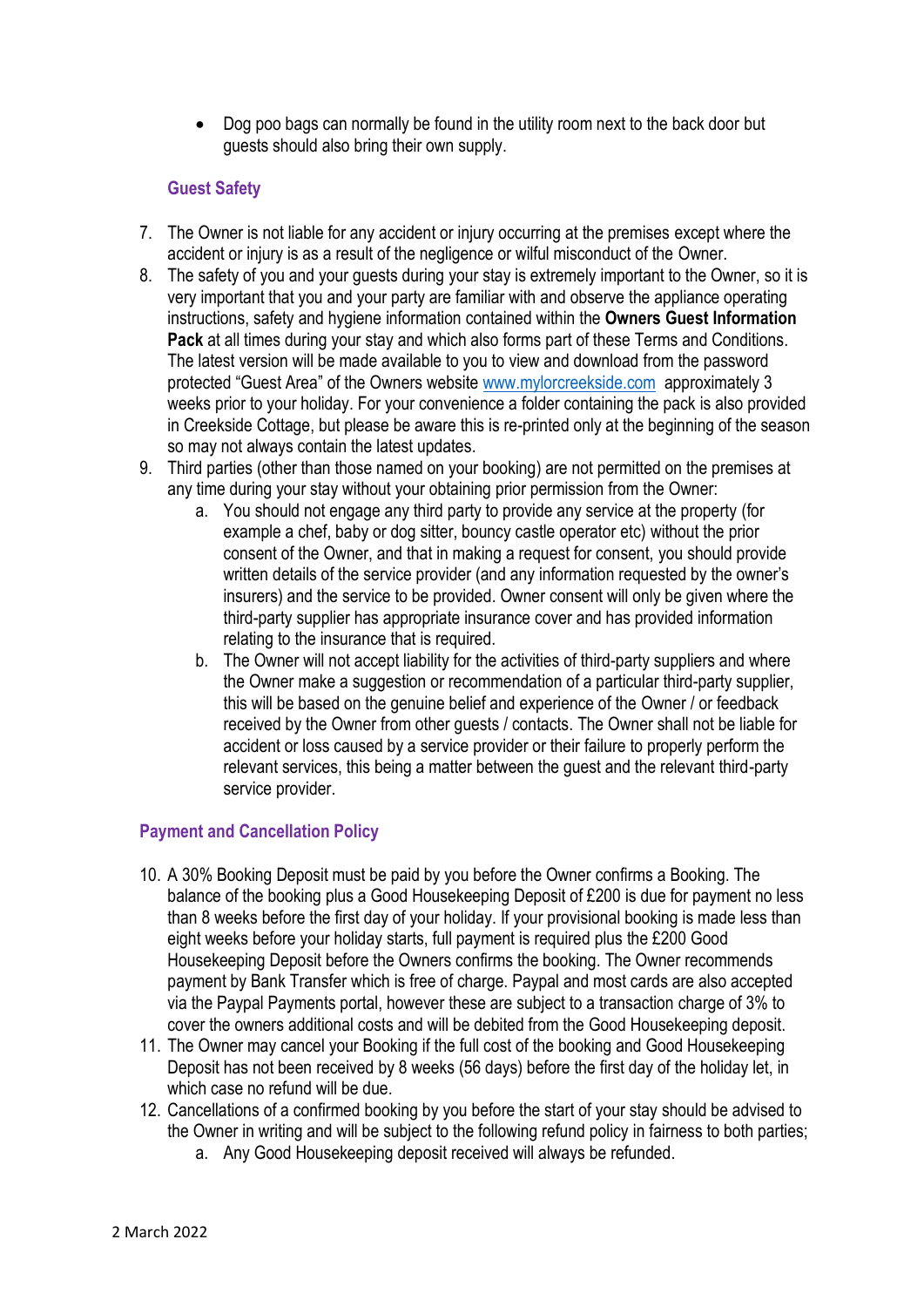- b. If you cancel more than 180 days before the first day of your holiday the Owner will refund your deposit in full.
- c. If you cancel between 57 and 180 days before the first day of your holiday, the Owner will refund 50% of the Booking Deposit paid and 100% of the balance paid for the booking.
- d. If you cancel between 43 and 56 days before the first day of your holiday, the Owner will refund 50% of the Booking Deposit and 50% of the balance paid for the booking.
- e. If you cancel between 29 and 42 days before the first day of your holiday, the Owner will refund 25% of the Booking Deposit and 25% of the balance paid for the holiday.
- f. No refund can be made if you cancel less than 28 days before the first day of your holiday

## **Pre-arrival and Arrival**

- 13. You will receive instructions to access the password protected "Guest Area" of our website [www.mylorcreekside.com](http://www.mylorcreekside.com/) and keysafe code from the Owner by email approximately 3 weeks before your holiday. The Guest Information includes comprehensive pre-arrival advice, directions and arrival instructions, together with important safety information, Covid 19 guidence and operating instructions for services and appliances.
- 14. You must provide or update the Owners with contact information for each member of your party before the commencement of your holiday including
	- a. Full name
	- b. Address
	- c. Mobile and landline numbers
	- d. Email address
- 15. Please look after your keys carefully. If you should lose a key please inform the Owner so that a replacement can be arranged.
- 16. Please do not enter Creekside Cottage before your hire period commences.
- 17. A single parking space is provided and a single boat trailer less than 5m may be parked on the front lawn by arrangement at an extra charge. No other motor vehicles or trailers must be parked on the lawn at any time. Parking at the property or on the public road is entirely at the vehicle owner's risk and you must advise this to all relevant members of your party.
- 18. The Owner has been careful to ensure that the information provided about Creekside Cottage is informative and accurate, but you should check all the relevant details and clarify anything with the Owner before you arrive. The Owner will not accept responsibility for any inaccurate, misleading or incomplete information about Creekside Cottage on the website or in any advertisements and you must satisfy yourself by asking any questions you may have by email exchange or telephone with the Owner prior to your arrival.
- 19. In the unlikely event you find the Cottage unfit for your occupation upon arrival, you must contact the Owner immediately in order that an investigation can be made. The Owner will not consider any claim or complaint arising from an alleged defect or misdescription of Creekside Cottage unless you inform the Owner within 24 hours of your arrival at Creekside Cottage.

## **Your obligations**

20. The Owner makes every effort to ensure that Creekside Cottage is clean and well presented on your arrival. You should report any problems, damage or defects noticed on arrival to the Owner within 24 hours, failing which the Owner will assume you are responsible for any breakage, loss or damage identified after checkout. An email or voicemail message should be left on the contact number if the call is not answered. This is the quickest way of resolving any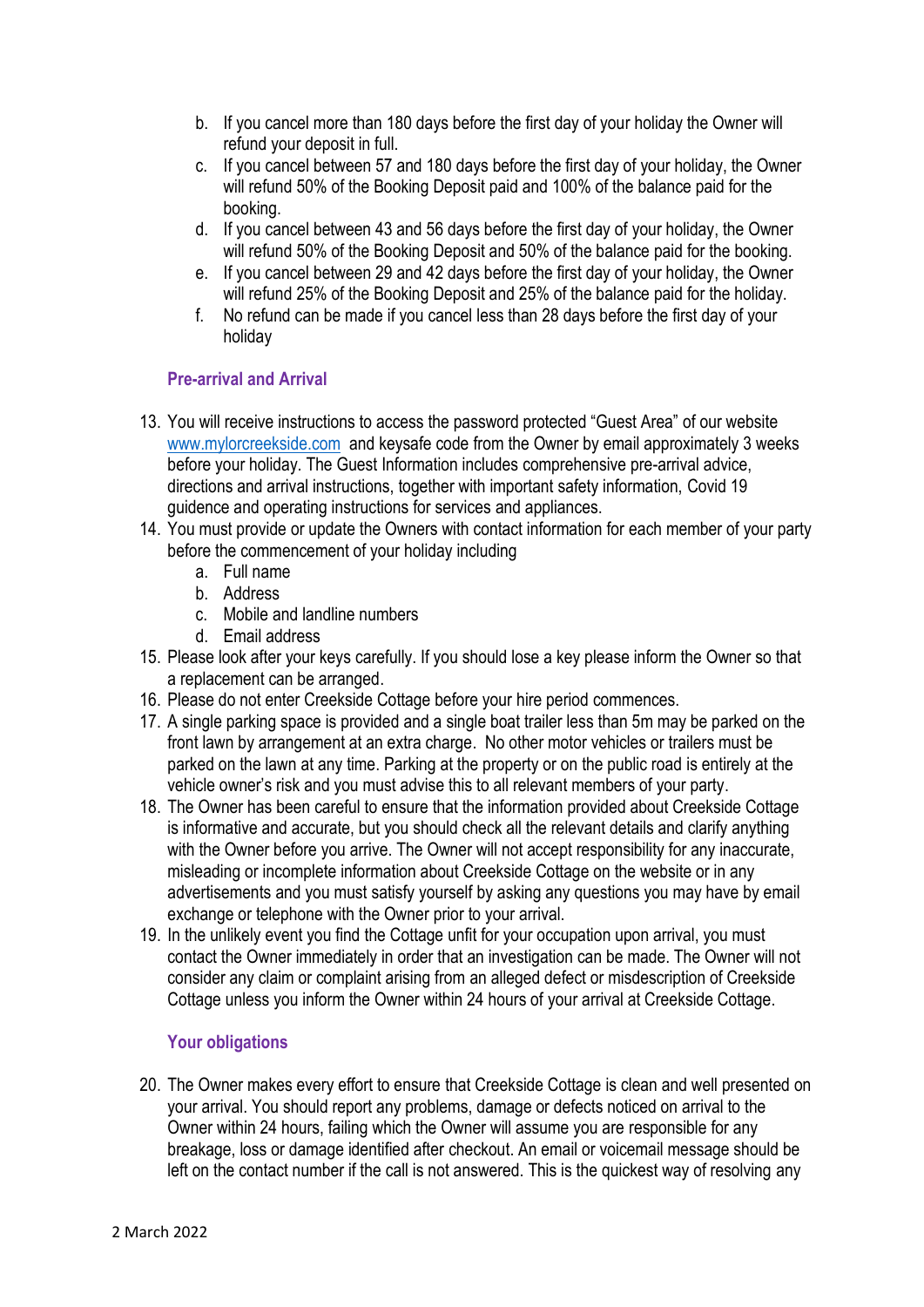problems that might occur. Claims for goodwill payments or compensation for issues or problems that were not reported within 24 hours of arrival or as soon as they occurred will not be accepted.

- 21. The Owner respectfully asks that you and your guests fully observe any instructions, house rules or safety related advice in the Guest Information Packs provided
- 22. You must maintain and leave Creekside Cottage and all furniture, fittings and effects, in or on the property, in the same good order, state of repair, condition and cleanliness as you found it at the start of your holiday
- 23. Smoking, lighted candles and indoor fireworks are strictly prohibited inside Creekside Cottage, as are fireworks, flares, barbecues and bonfires which are all strictly prohibited anywhere on the premises.
- 24. In the unlikely event of an appliance breaking down, please report this to the owner, who will have the matter rectified as quickly as possible. The Owner will not accept any claim from you should it not be possible to resolve the issue immediately, (eg. a part may need to be ordered).
- 25. The Owner understands that accidents occasionally happen and may not ask you to pay for minor breakages or losses, however these must still be reported straightaway so that a replacement can be arranged for future guests. Breakages, loss or damage during the holiday should be paid for by you before departure if requested.
- 26. The Owner will try to make arrangements with you in advance but may enter Creekside Cottage at any reasonable time to carry out any essential maintenance or emergency repairs.
- 27. The Owner is entitled to terminate your hire and repossess Creekside Cottage at any time where in their opinion you or your guests have caused significant or malicious damage. In these exceptional circumstances there will be no refund for the remaining hire period and you will be held responsible for the costs of repair and reinstatement.

#### **Pets**

- 28. Up to 3 well behaved dogs are welcome by prior agreement with the Owner, at an extra charge per dog per booking. No cats or other pets are permitted. Dogs are accepted on condition;
	- a. You provide a dog bed for them during their stay.
	- b. They are not under 18 months old
	- c. They are kept under control and exercised off the premises
	- d. If they soil Creekside Cottage or gardens, you will clear this up, clean, bag and seal and dispose of in the Dog Waste bins located in Mylor or along Church Road towards the Yacht Harbour.
	- e. They are not permitted upstairs (please use the stair gate) or on the furniture.
	- f. They must not be left inside Creekside Cottage unsupervised at any time. This is for the safety of our Housekeepers, your pets, and the Cottage (The Guest Information contains details of a local dog sitter)
	- g. You will be responsible for any damage or injury caused by dogs in your party.

## **Departure and return of the Good Housekeeping Deposit**

- 29. Subject to you fully observing these Terms and Conditions, the Good Housekeeping deposit will be refunded back to you within 7 days of departure.
- 30. Should it be necessary for the Owner to deduct costs from the Good Housekeeping Deposit you will be responsible for any additional costs should these exceed the deposit.

## **General Conditions**